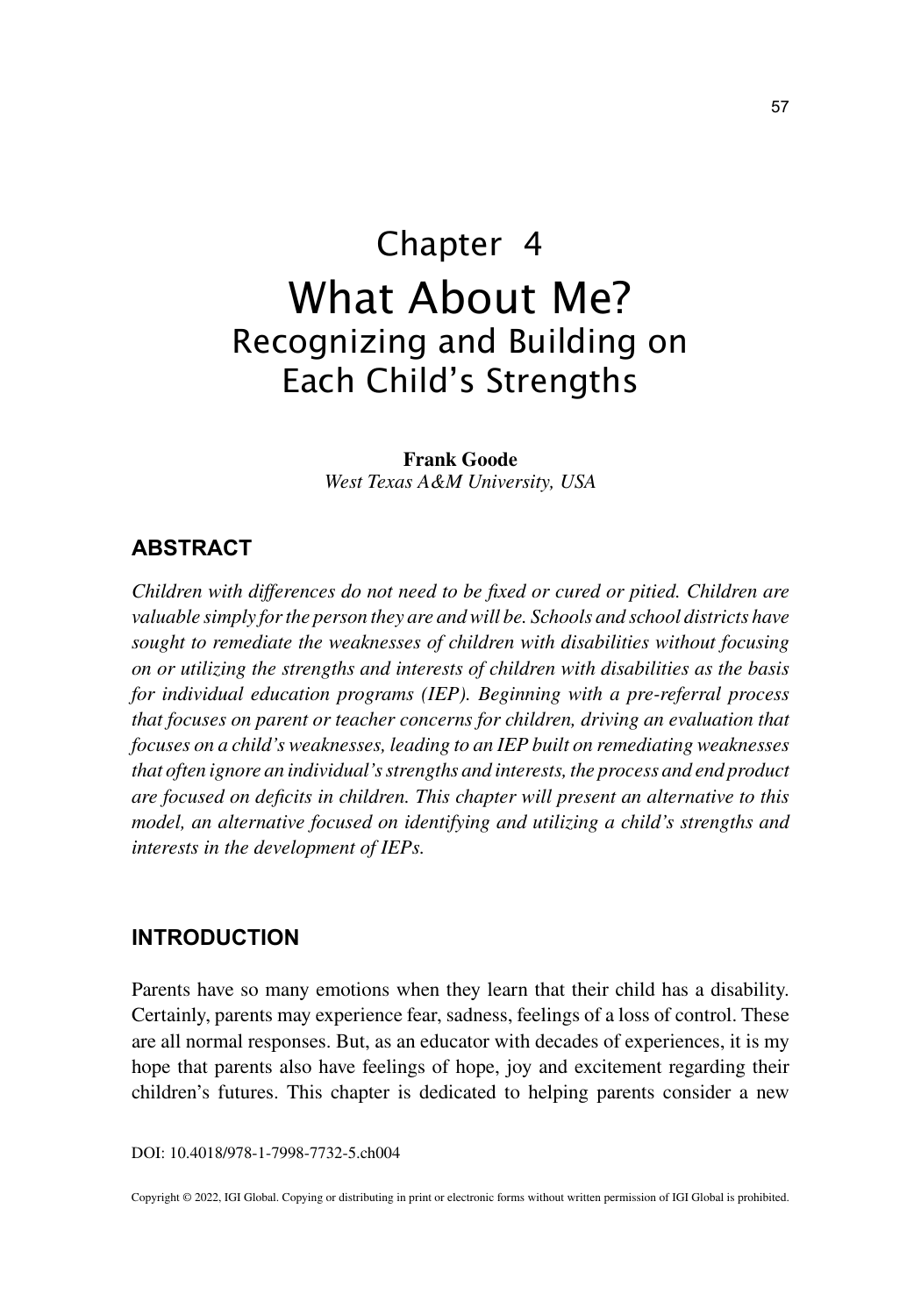perspective about disabilities and the choice we all have to focus on strengths rather than weaknesses.

*"Disability is a limiting word that classifies a person. We all have deficiencies and limits. I am not a disabled athlete, I am a Paralympic athlete." (*arenasports.com. br*, 03 Apr 2013) – Daniel Dias*

Children with differences do not need to be fixed.

Or cured.

Or pitied.

Children are valuable simply for the person she or he is and will be.

Schools and school districts have sought to remediate the weaknesses of children with disabilities, without focusing on, or utilizing the strengths and interests of children with disabilities as the basis for Individual Education Programs (IEP). Beginning with a pre-referral process that focuses on parent or teacher concerns for children, driving an evaluation that focuses on a child's weaknesses, leading to an IEP built on remediating weaknesses that often ignore an individual's strengths and interests., the process and end product is one focusing on deficits in children. This chapter will present an alternative to this model, an alternative focused on identifying and utilizing a child's strengths and interests in the development of IEPs.

## **DEFICIT MODEL**

Since the inception of Special Education with the passage of the Education of the Handicapped Act in 1975, Special Education in public schools has generally been based on a **deficit model** (Appendix: Figure 1 Deficit Model Thinking). Under this model, eligibility is determined by identifying a student's cognitive, behavioral, and social-emotional deficits, after which, an Individual Education Plan is developed to remediate those deficits (Cox, 2006). Essentially, the model is to identify what a child has trouble doing, and then provide services focused on doing more of what is difficult for the child.

### **CASE STUDY: PART 1**

A fourth-grade student who is well behaved is reading at a low second grade level. The student support, or pre-referral team at his school has been meeting to discuss his reading difficulties and has provided various small group and individual interventions and accommodations for him. His parents are concerned about his self-image and